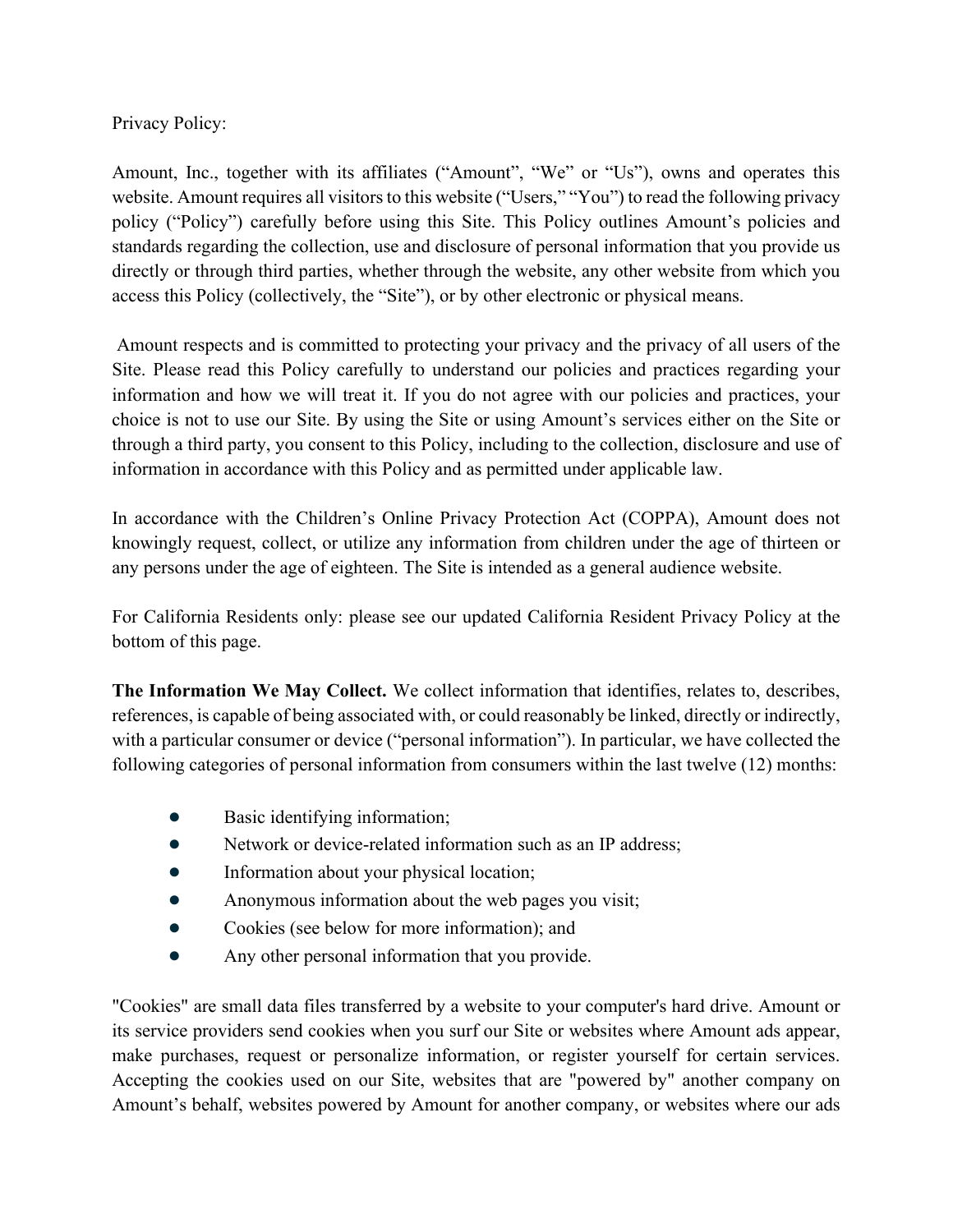appear may give us access to information about your browsing preferences, which we may use to personalize and enhance your experience. Cookies are typically classified as either "session" cookies or "persistent" cookies.

- Session cookies do not stay on your computer after you close your browser.
- Persistent cookies remain on your computer until you delete them or they expire.

Like many companies, we use cookies and other tracking technologies on our Site (referred to together from this point forward as "Cookies", unless otherwise stated) including HTTP cookies, flash cookies, HTML5 and Flash local storage, web beacons/GIFs, embedded scripts, and etags/cache browsers. We may use Cookies for a variety of purposes and to enhance your online experience, for example, by remembering your log-in status and viewing preferences from a previous use of the Site, for when you later return to the Site. A visitor to a website may learn more about Cookies on this Site and opt-out of certain Cookies by visiting either of these websites:

- http://www.networkadvertising.org/choices
- <http://www.aboutads.info/choices>

Generally speaking, web browsers automatically accept cookies by default. That being said, you can typically prevent cookies or selectively accept cookies by adjusting the preferences in your browser. If cookies are not accepted, there may be some features of our Site that will not be available, and some websites may not display properly. In most instances, however, a customer may refuse a cookie and still be able to navigate our Site without issue.

Amount may also use cookies or other technologies to collect and store information about your visit to, or use of, our services. This information may help Amount assess the performance of its Site and develop strategies to maximize utility. This information may be provided to other companies, including but not limited to third party advertisers. Unless the customer explicitly consents to share his or her information, such information does NOT include any personally identifiable information. You can control the use of cookies within your web browser.

The following list is an example of cookies that Amount may use on its Site:

- Google Analytics Web analytics tracking.
- Google AdWords Conversion tracking.

The Site uses Google Analytics, which is a web analysis service provided by Google. Google utilizes the data collected to track and examine the use of our Site and may share this data with other Google services. You can learn more about how Google uses and shares personal information and about any choices you may have with regards to your personal information by visiting their website at [www.google.com/policies/privacy/partners/.](http://www.google.com/policies/privacy/partners/)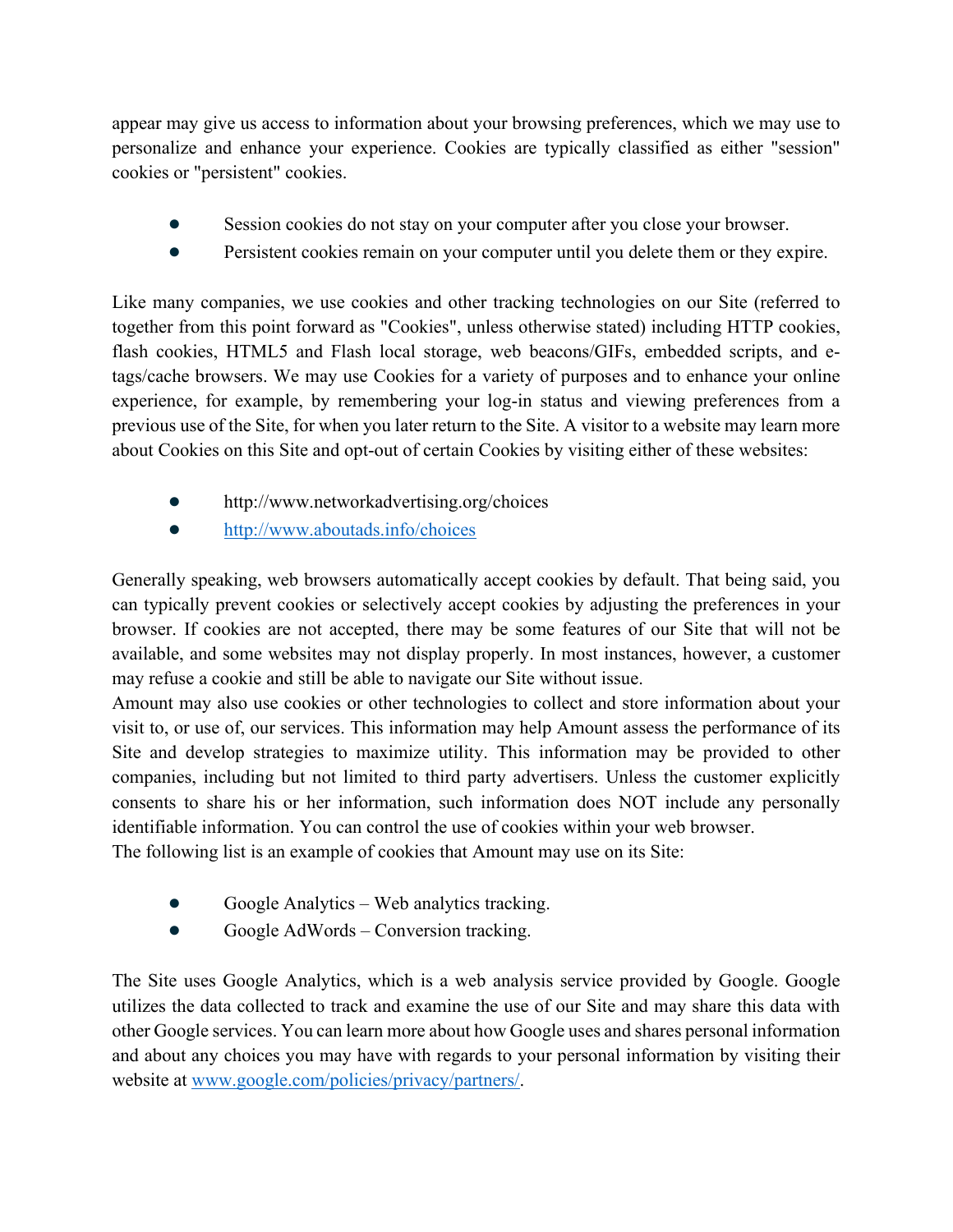**How We Collect Information.** We obtain the categories of personal information listed above from the following categories of sources:

Directly from you or through your agents. For example, from documents that you provide to us related to the services for which you engage us.

Indirectly from you or your agents. For example, through information we collect about you based on information or authorization you provide to us.

Directly and indirectly from activity on the Site. For example, from submissions through our website portal or website usage details collected automatically.

From third parties that interact with us in connection with the services we perform. For example, from clients who submit applications and supporting documents to us on behalf of businesses and individuals.

From third party data providers, such as consumer or commercial credit reporting agencies and other data sources.

Amount collects personal information from you when visiting the Site to assist us in providing you with information in connection with an inquiry about Amount's services. The information collected may vary depending upon what specific products or services you are requesting.

**How Amount Uses Information**. We may use personal information that we collect in the following ways:

- To provide you with our services;
- To communicate with you about our Site or services, such as to send you updates or other communications or to inform you of any changes to our Site or services;
- For a specific purpose or for legitimate business purposes;
- To provide you support or other services you request, such as providing technical support or answering questions about our Site;
- To maintain and improve our Site and diagnose any problems with our Site to improve user experience;

To carry out our obligations and enforce our rights or the rights of our clients arising from any contracts

- For testing, research, analysis and product development;
- To test new products and services with our partners or potential partners;

When we reasonably believe disclosure is appropriate in connection with efforts to investigate, prevent, or take other action regarding illegal activity, suspected fraud or other wrongdoing; or to enforce the Site's terms and conditions or other agreements or policies;

To respond to law enforcement requests and as required by applicable law, court order, or governmental regulations;

In connection with state and/or federal licensing requirements; and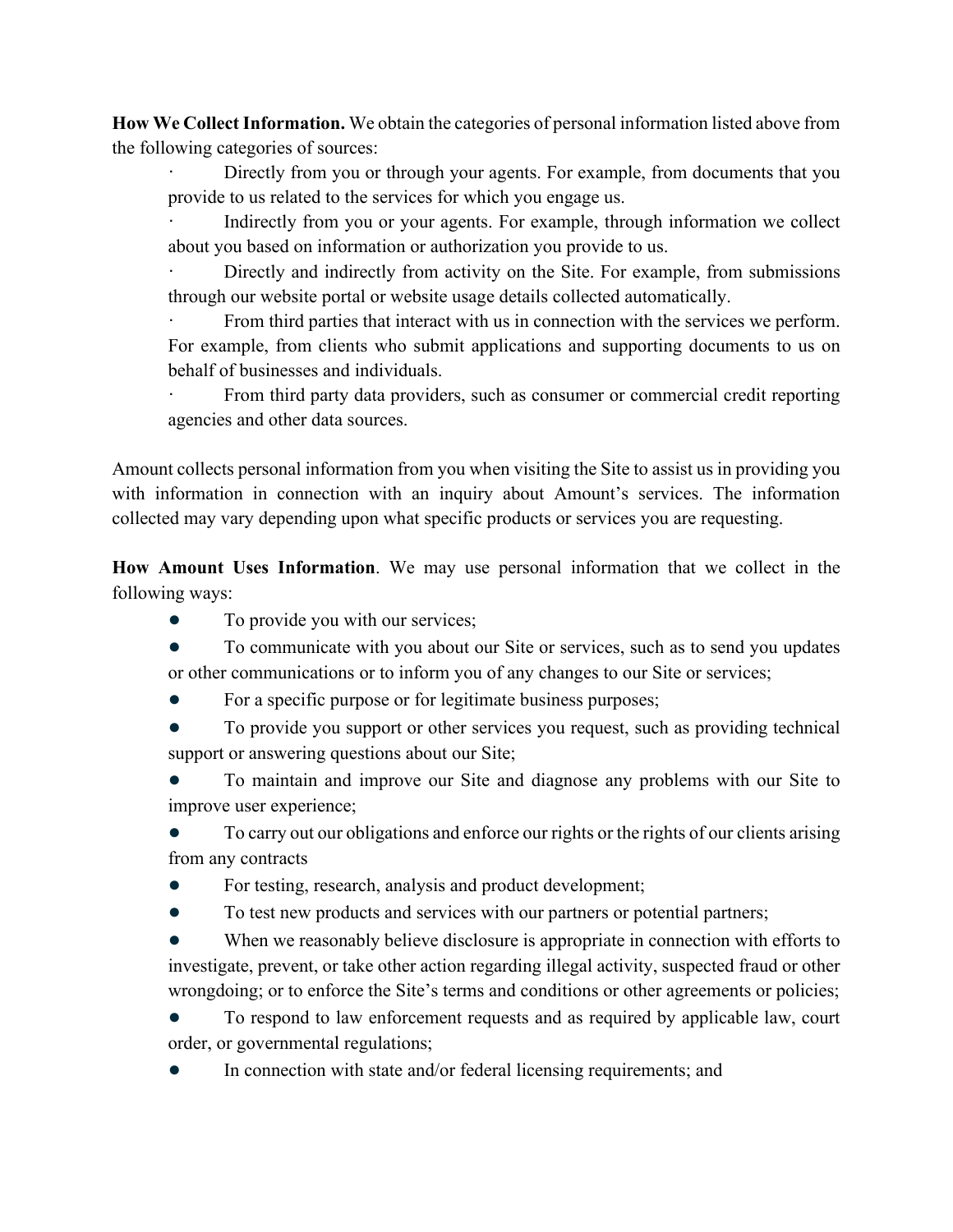In connection with a substantial corporate transaction, such as the sale of the business, a divestiture, merger, consolidation, asset sale or in the unlikely event of a bankruptcy.

We will not collect additional categories of personal information or use the personal information we collected for materially different, unrelated, or incompatible purposes without providing you notice

**How Amount Shares Information.** We reserve the right to share information, including personal information, with third parties as described below:

- With service providers that help us perform Site functions and administer our services;
- Within our corporate family, such as with subsidiaries, joint ventures, or affiliates, to the extent permitted by law;
- In connection with a merger, acquisition, consolidation, change of control, or sale of all or a portion of our assets or if we undergo bankruptcy or liquidation;
- If we believe it is necessary in order to detect, investigate, prevent, or take action against illegal activities, fraud, or situations involving potential threats to the rights, property, or personal safety of any person;
- If we are legally required to do so, such as in response to court orders or legal process, to establish, protect, or exercise our legal rights, to defend against legal claims or demands, or to comply with the requirements of any mandatory applicable law; and
- With any other third parties with your consent or for our legitimate business purposes.

When we disclose personal information for a business purpose, we enter a contract that describes the purpose and requires the recipient to both keep that personal information confidential and not use it for any purpose except performing the contract.

In the preceding twelve (12) months, we have not sold any personal information.

**How Long Amount Retains Information.** Amount may keep records of any information and transactions that a customer or potential customer enters into or provides in accordance with Amount's record retention policies. Amount may keep other information about a customer only to the extent necessary to comply with applicable laws and to further legitimate business needs.

**How Amount Secures Information**. The security of your personal information is important to us. We maintain reasonable physical, technical, and administrative security measures to protect and limit access to your personal information. For example, Personal information is protected by Secure Sockets Layer (SSL) software, which encrypts it so that it cannot be read over the Internet. However, no method of transmission over the Internet or electronic storage technology is 100%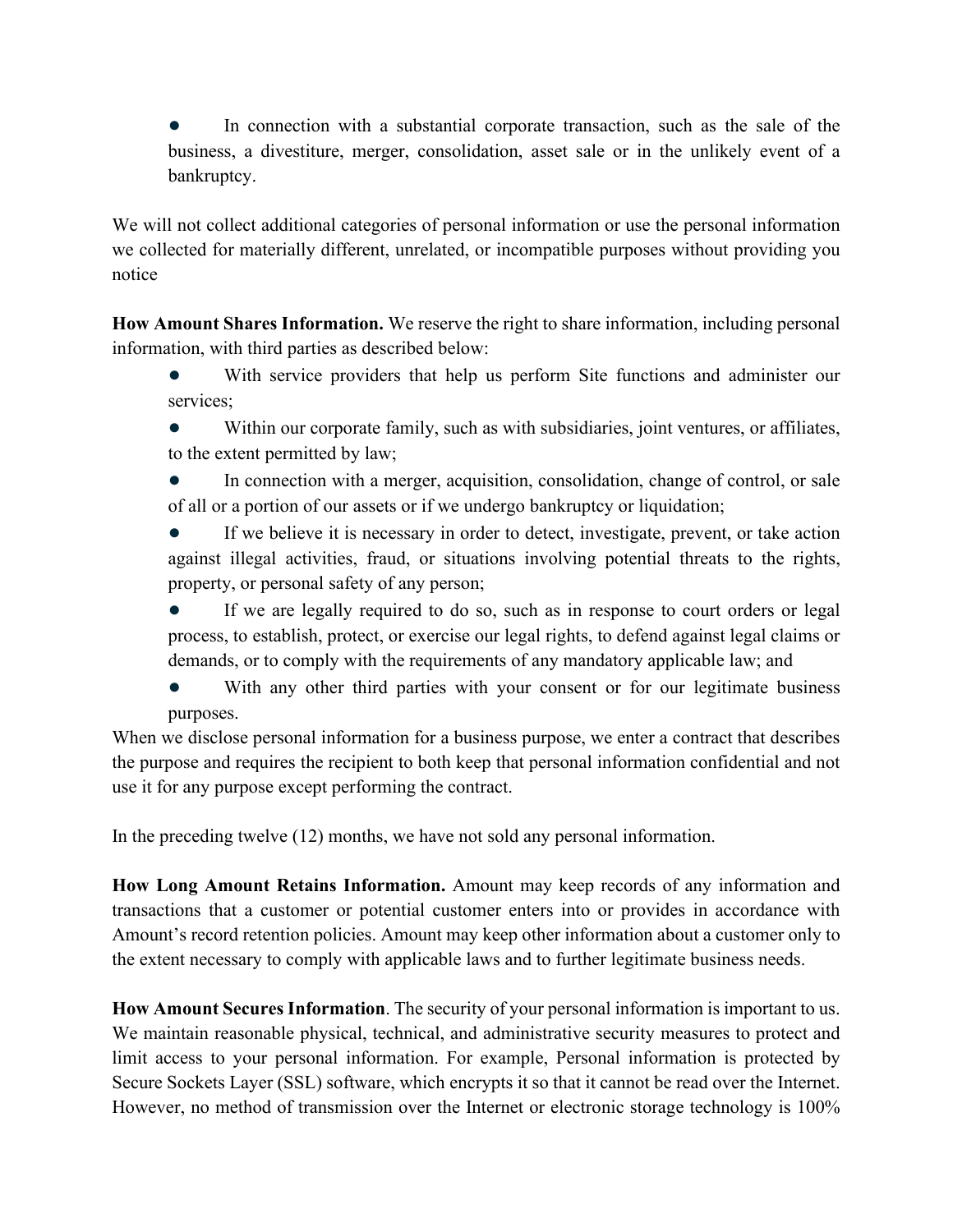secure. While we strive to use commercially acceptable means to protect your personal information, we cannot guarantee its absolute security.

**Third party Websites**. We use third party advertising and media companies to serve ads on our behalf across the Internet and to help manage and optimize our Internet business and communications. Through the use of cookies, such third party companies may collect anonymous information about your visits to our Site and your interaction with our ads and content. For instance, they may keep track of how many of our ads you have seen on other websites before visiting our Site. This information is used to understand your browsing behavior and interests so that we can identify your needs and provide service that is tailored to you.

The Site may contain links to third party websites that are not owned or controlled by Amount. We have no control over the content, privacy policies, or practices of any third party website. You are subject to the policies of those third party websites, where applicable. We encourage you to review the privacy policies of any third party websites before you disclose your personal information.

**Log Data**. Like many website operators, Amount makes use of standard internet technologies to collect information that a browser sends whenever you visit the Site or perform any activity on the Site ("Log Data"). This Log Data may include information such as your computer Internet Protocol ("IP") address, browser type, browser version, pages of the Site that you visit, the time and date of a visit, the time spent on those pages and other statistics.

**Browser Signal**. We do not currently take actions to respond to "Do Not Track" signals from your browser because a uniform technological standard has not yet been developed. We continue to review new technologies and may adopt a standard once one is created.

**Telephone Communications**. For quality assurance purposes, we and our authorized partners may monitor or record all telephone communications.

**Changes to this Privacy Policy**. Amount may update or modify this privacy Policy from time to time to reflect changes in the collection, use and/or sharing of information. This Policy will reflect the date it was last updated. If any material change is made to this Policy, Amount will notify visitors of any changes by posting the new privacy Policy on the Site. All visitors are advised to review this privacy Policy periodically for any changes. Your continued use of the Site will signify acceptance of any changes to the privacy Policy.

**Visiting this Site from Outside the United States**. This privacy Policy is intended to cover collection of information on the Site from visitors located within the United States. If you are visiting the Site from outside the United States, please be aware that information may be transferred, stored and processed in the United States.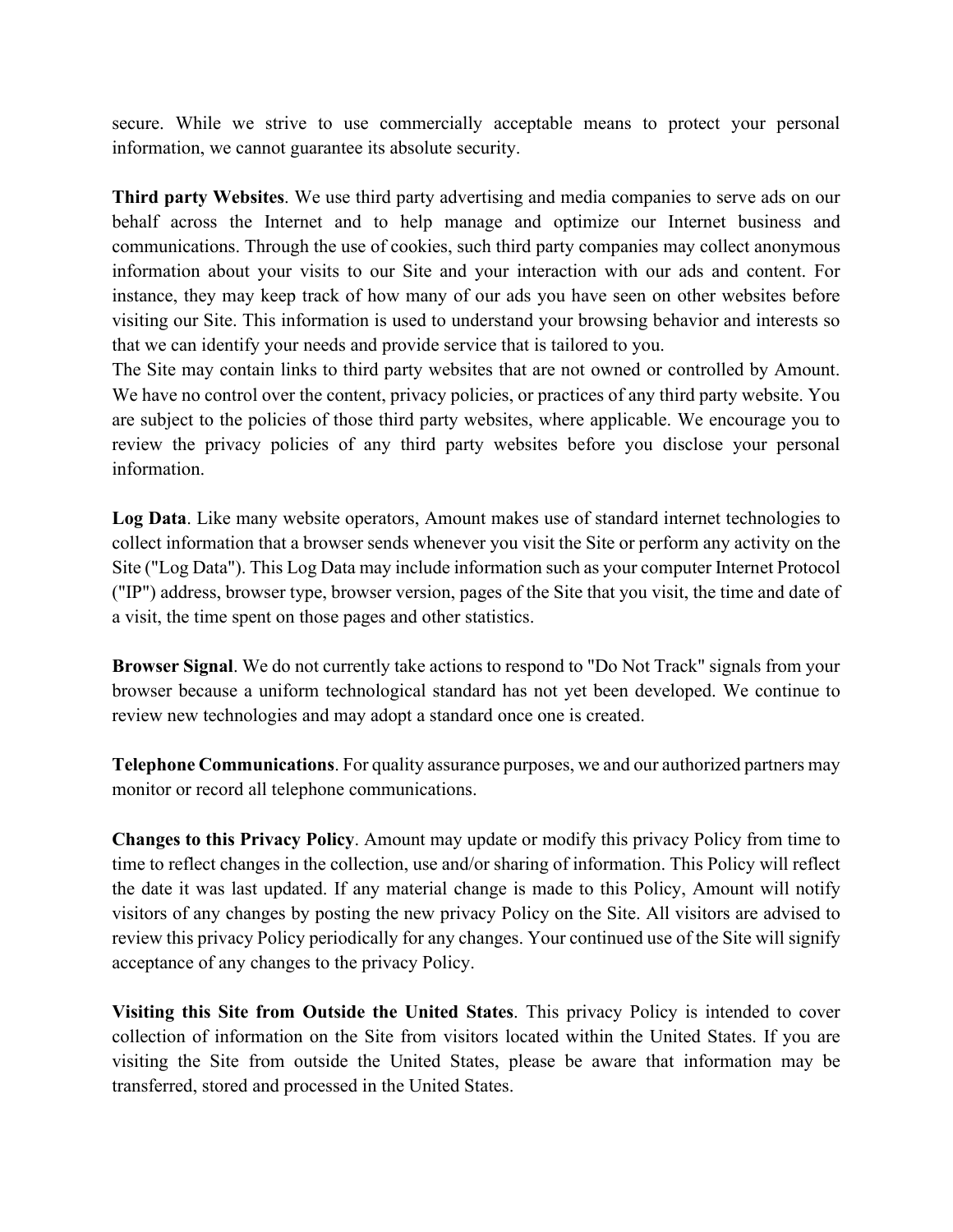California Resident Privacy Policy

 $\mathcal{L}_\text{max}$ 

This Privacy Notice for California Residents supplements the information contained in our Policy above and applies solely to all visitors, users, and others who reside in the State of California ("CA Consumers" or "you"). We adopt this notice to comply with the California Consumer Privacy Act of 2018 (CCPA) and any terms defined in the CCPA have the same meaning when used in this notice.

The CCPA provides consumers (California residents) with specific rights regarding their personal information. This section describes your CCPA rights and explains how to exercise those rights.

**Information We Collect.** Our Site collects information that identifies, relates to, describes, references, is capable of being associated with, or could reasonably be linked, directly or indirectly, with a particular consumer or device ("personal information"). In particular, our Site has collected some of the following categories of personal information about you within the last (12) months:

Category A: Identifiers (example: your name and email address) Category B: Personal Information, as defined in Section 1798.80(e) (example: your name) Category C: Internet or other electronic network activity (example: IP address) Category D: Geolocation data (example: your location)

Why We Collect Information

We collect your information from the categories listed above for the following business purposes:

- To provide you with our services
- To communicate with you about our Site or services, such as to send you updates or other communications or to inform you of any changes to our Site or services;
- For a specific purpose or for legitimate business purposes;
- To provide you support or other services you request, such as providing technical support or answering questions about our Site; and

To maintain and improve our Site and diagnose any problems with our Site to improve user experience.

We Do Not Sell Your Information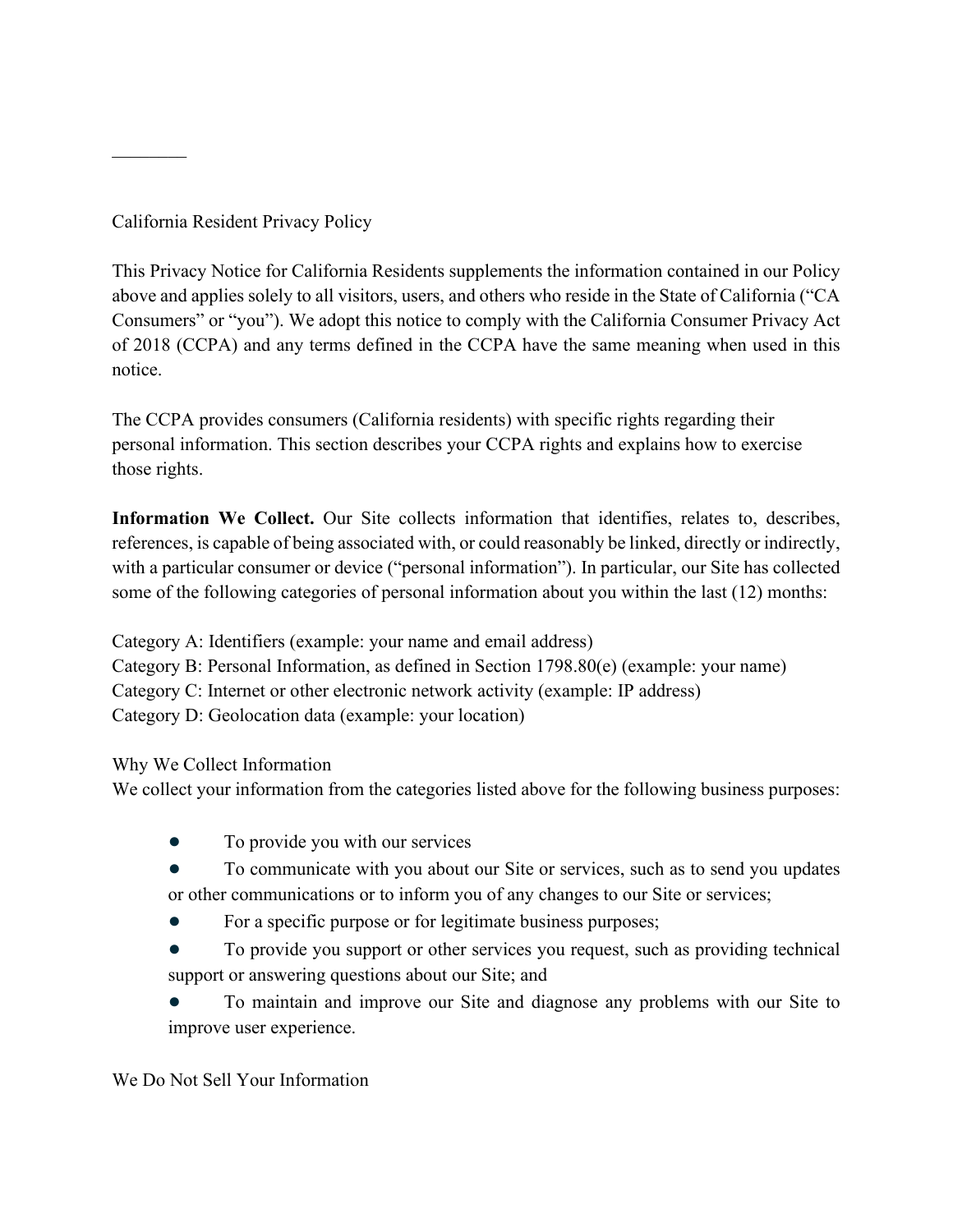Amount does not, and will not, sell your information collected on our Site. We only use your information in the ways described above.

Access to Specific Information and Data Portability Rights

· You have the right to request that we disclose certain information to you about our collection and use of your personal information over the past 12 months. Once we receive and confirm your verifiable consumer request, we will disclose to you, if applicable:

The categories of personal information we collected about you.

The categories of sources for the personal information we collected about you.

Our business or commercial purpose for collecting or selling that personal information.

The categories of third parties with whom we share that personal information.

The specific pieces of personal information we collected about you (also called a data portability request).

If we sold or disclosed your personal information for a business purpose, two separate lists disclosing:

o sales, identifying the personal information categories that each category of recipient purchased; and

o disclosures for a business purpose, identifying the personal information categories that each category of recipient obtained.

You have the right to request that we delete any of your personal information that we collected from you and retained, subject to certain exceptions. Once we receive and confirm your verifiable consumer request, we will delete (and direct our service providers to delete) your personal information from our records, unless an exception applies.

We may deny your deletion request if retaining the information is necessary for us or our service providers to:

1. Complete the transaction for which we collected the personal information, provide a good or service that you requested, take actions reasonably anticipated within the context of our ongoing business relationship with you, or otherwise perform our contract with you.

2. Detect security incidents, protect against malicious, deceptive, fraudulent, or illegal activity, or prosecute those responsible for such activities.

3. Debug products to identify and repair errors that impair existing intended functionality.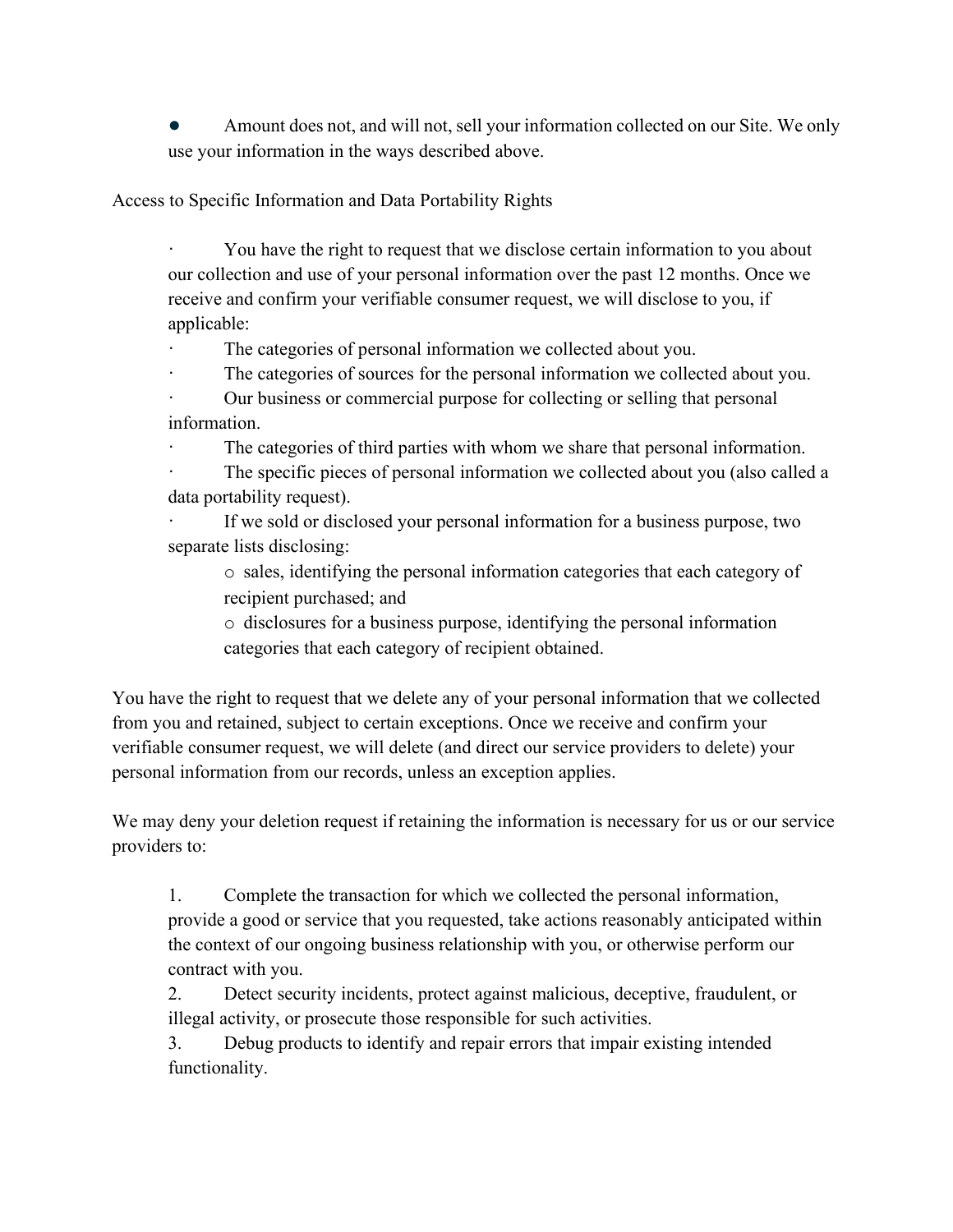4. Exercise free speech, ensure the right of another consumer to exercise their free speech rights, or exercise another right provided for by law.

5. Comply with the California Electronic Communications Privacy Act (Cal. Penal Code § 1546 seq.).

6. Enable solely internal uses that are reasonably aligned with consumer expectations based on your relationship with us.

7. Comply with a legal obligation.

8. Make other internal and lawful uses of that information that are compatible with the context in which you provided it.

Exercising Access, Data Portability, and Deletion Rights

To exercise the access, data portability, and deletion rights described above, please submit a verifiable consumer request to us by:

- Emailing us at CCPA@amount.com
- · Calling us 872-760-9142

Only you or a person registered with the California Secretary of State whom you authorize to act on your behalf, may make a verifiable consumer request related to your personal information. You may also make a verifiable consumer request on behalf of your minor child. In order to process your request please provide the following information:

- · Your first and last name
- · The name of your business
- · Your email address
- · Your phone number
- · Details of your request

You may only make a verifiable consumer request for access or data portability twice within a 12-month period.

The verifiable consumer request must:

Provide sufficient information that allows us to reasonably verify you are the person about whom we collected personal information or an authorized representative. Describe your request with sufficient detail that allows us to properly understand, evaluate, and respond to it.